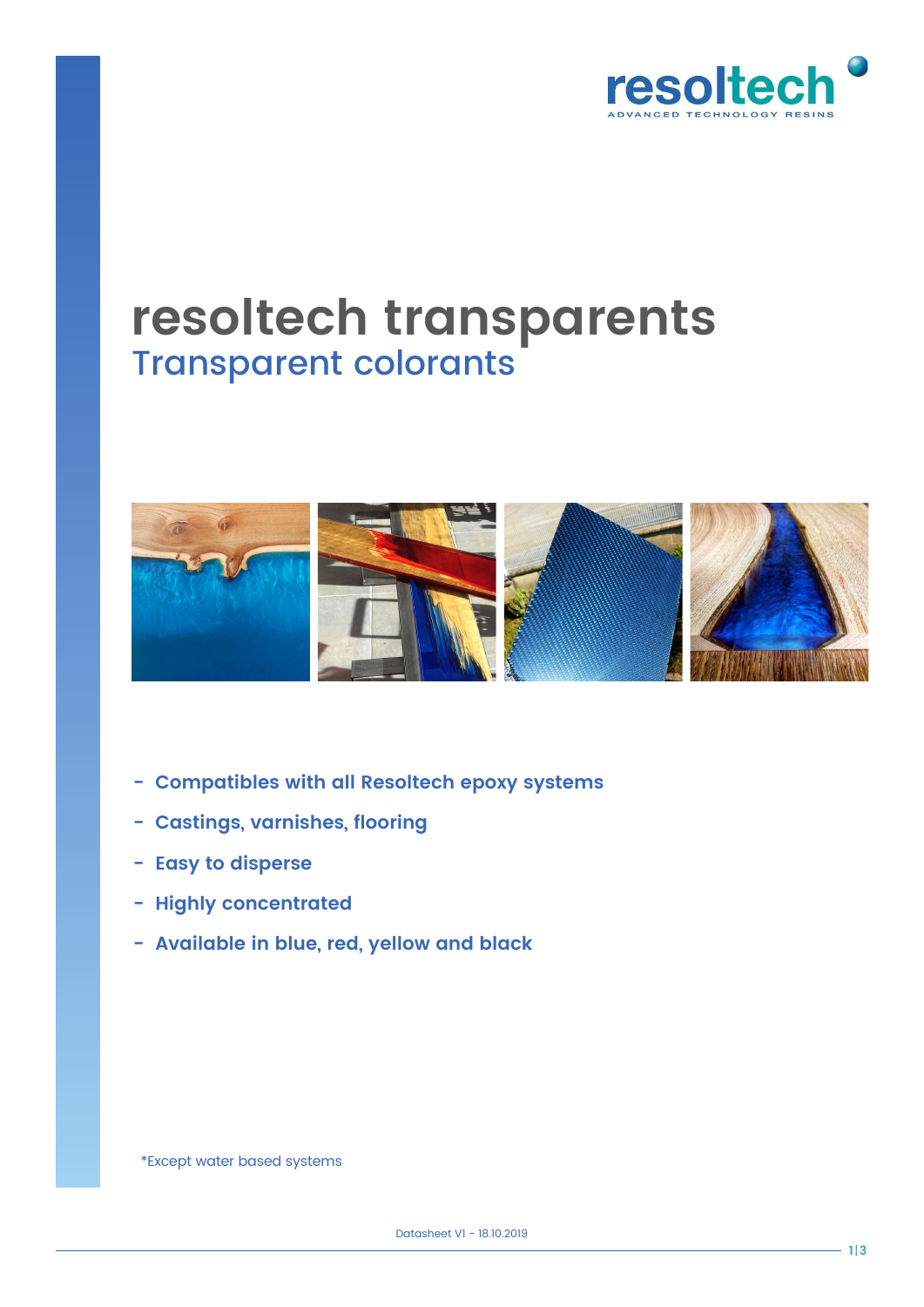#### **INTRODUCTION**

RESOLTECH's TRANSPARENTS are dyes compatible with RESOLTECH's epoxy systems.

**Highly concentrated**, deep colors will be obtained with only a few drops whithout blocking the light.

The four colorants are mixable to obtain blends that will result in an infinity of colors & shades (the same way a colour printer uses four basic colors only).

**Stable under UV exposure**, dyes from RESOLTECH TRANSPARENT range are recommended for use with **WWA, LIQUID RESIN ART, 4000 CLEAR and 1070** Résoltech epoxy systems.

For nacre and phosphorescent effects, TRANSPARENT dyes are compatible with **RESOLTECH NACRE**  (available in 150g box and 25kg bucket) and **RESOLTECH TURQUOISE PHOSPHO** (available in 500g box and 5 kg bucket) fillers.

The **50ml glass bottles with dropper caps** packaging will offer the best storage and precise dispencing drop by drop.

## **MIXING RATIO**

For most applications, a mixing ratio (by weight) of 0.01% to 0.5% on the resin/hardener mix is sufficient.

However, colorants from RESOLTECH TRANSPARENTS range can be incoprorated up to 1% by weight on the resin/hardener mix without modification of the resin properties.

For higher ratios, please contact our laboratory for further testing.

## **APPLICATION**

- Pour the colorant in the resin/hardener mix under mechanical stirring.
- All the colorants can be blended together in order to obtain intermediate colors.
- WARNING, it is highly recommended to conduct coloration tests. These tests should be conducted using the same thickness of resin as the final part dimension as deepness/concentration of the color will vary proportionally with the thickness of the casting.